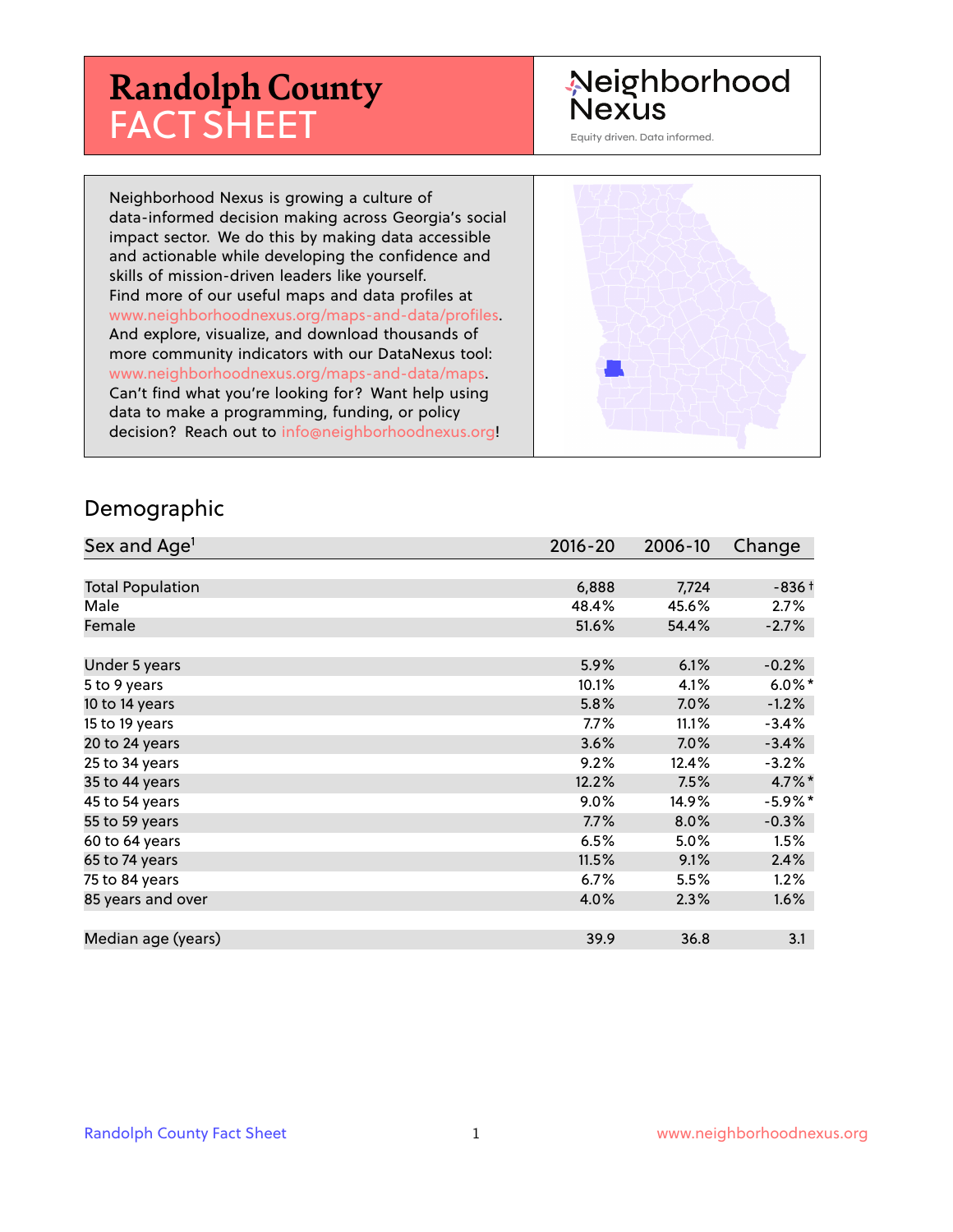# Demographic, continued...

| Race <sup>2</sup>                                            | $2016 - 20$ | 2006-10 | Change     |
|--------------------------------------------------------------|-------------|---------|------------|
| <b>Total population</b>                                      | 6,888       | 7,724   | $-836+$    |
| One race                                                     | 98.2%       | 97.4%   | 0.8%       |
| White                                                        | 32.1%       | 35.9%   | $-3.8\%$ * |
| <b>Black or African American</b>                             | 63.3%       | 60.7%   | 2.6%       |
| American Indian and Alaska Native                            | 0.0%        | 0.2%    | $-0.2%$    |
| Asian                                                        | 0.0%        | 0.5%    | $-0.5%$    |
| Native Hawaiian and Other Pacific Islander                   | 0.0%        | 0.0%    | 0.0%       |
| Some other race                                              | 2.7%        | 0.1%    | $2.7\%$ *  |
| Two or more races                                            | 1.8%        | 2.6%    | $-0.8%$    |
| Race alone or in combination with other race(s) <sup>3</sup> | $2016 - 20$ | 2006-10 | Change     |
| Total population                                             | 6,888       | 7,724   | $-836+$    |
| White                                                        | 33.9%       | 38.4%   | $-4.4\%$ * |
| <b>Black or African American</b>                             | 64.4%       | 63.2%   | $1.2\%$ *  |
| American Indian and Alaska Native                            | 0.1%        | 0.3%    | $-0.2%$    |
| Asian                                                        | 0.0%        | 0.5%    | $-0.5%$    |
| Native Hawaiian and Other Pacific Islander                   | 0.0%        | 0.0%    | 0.0%       |
| Some other race                                              | 3.3%        | 0.2%    | $3.1\%$ *  |
| Hispanic or Latino and Race <sup>4</sup>                     | $2016 - 20$ | 2006-10 | Change     |
| <b>Total population</b>                                      | 6,888       | 7,724   | $-836+$    |
| Hispanic or Latino (of any race)                             | 3.4%        | 0.2%    | $3.2\%$ *  |
| Not Hispanic or Latino                                       | 96.6%       | 99.8%   | $-3.2\%$ * |
| White alone                                                  | 32.0%       | 35.9%   | $-3.9\%$ * |
| Black or African American alone                              | 63.3%       | 60.7%   | 2.6%       |
| American Indian and Alaska Native alone                      | 0.0%        | 0.2%    | $-0.2%$    |
| Asian alone                                                  | 0.0%        | 0.5%    | $-0.5%$    |
| Native Hawaiian and Other Pacific Islander alone             | 0.0%        | 0.0%    | 0.0%       |
| Some other race alone                                        | 0.0%        | 0.0%    | 0.0%       |
| Two or more races                                            | 1.2%        | 2.5%    | $-1.2%$    |
| U.S. Citizenship Status <sup>5</sup>                         | $2016 - 20$ | 2006-10 | Change     |
| Foreign-born population                                      | 47          | 146     | $-99$      |
| Naturalized U.S. citizen                                     | 21.3%       | 43.8%   | $-22.6%$   |
| Not a U.S. citizen                                           | 78.7%       | 56.2%   | 22.6%      |
| Citizen, Voting Age Population <sup>6</sup>                  | $2016 - 20$ | 2006-10 | Change     |
| Citizen, 18 and over population                              | 5,040       | 5,928   | $-888*$    |
| Male                                                         | 48.3%       | 44.2%   | $4.1\%$ *  |
| Female                                                       | 51.7%       | 55.8%   | $-4.1\%$ * |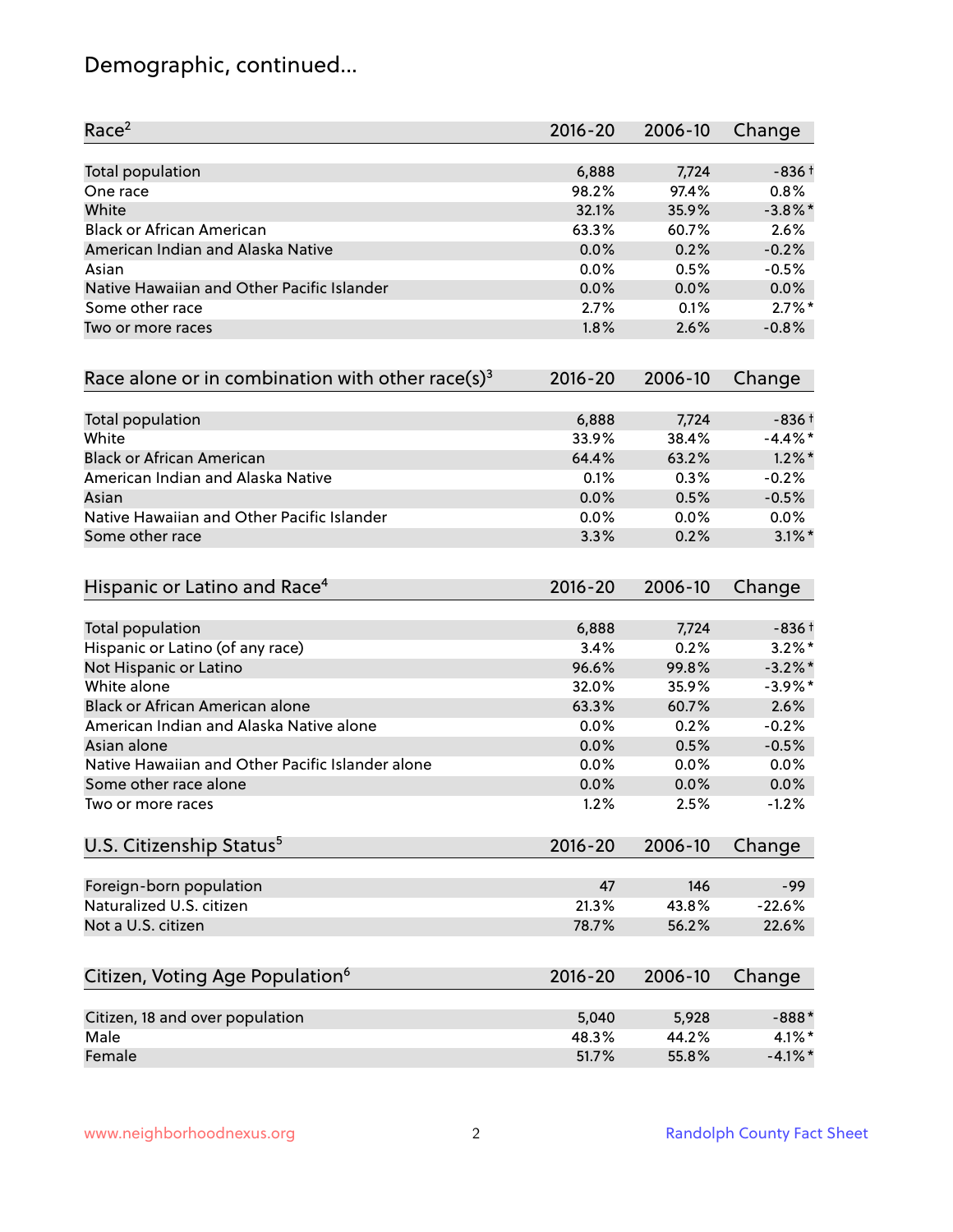#### Economic

| Income <sup>7</sup>                                 | $2016 - 20$ | 2006-10 | Change             |
|-----------------------------------------------------|-------------|---------|--------------------|
|                                                     |             |         |                    |
| All households                                      | 2,704       | 2,952   | $-248$             |
| Less than \$10,000                                  | 13.4%       | 16.3%   | $-2.9%$            |
| \$10,000 to \$14,999                                | 8.5%        | 13.6%   | $-5.1%$            |
| \$15,000 to \$24,999                                | 21.3%       | 19.1%   | 2.2%               |
| \$25,000 to \$34,999                                | 16.4%       | 14.6%   | 1.9%               |
| \$35,000 to \$49,999                                | 20.1%       | 17.1%   | 3.0%               |
| \$50,000 to \$74,999                                | 9.6%        | 9.0%    | 0.6%               |
| \$75,000 to \$99,999                                | 6.5%        | 2.9%    | 3.6%               |
| \$100,000 to \$149,999                              | 1.8%        | 4.0%    | $-2.2%$            |
| \$150,000 to \$199,999                              | 2.1%        | 1.1%    | 1.1%               |
| \$200,000 or more                                   | 0.3%        | 2.4%    | $-2.1%$            |
| Median household income (dollars)                   | 29,400      | 26,194  | 3,206              |
| Mean household income (dollars)                     | 37,099      | 43,948  | $-6,849$           |
| With earnings                                       | 65.1%       | 68.2%   | $-3.1%$            |
| Mean earnings (dollars)                             | 38,183      | 39,465  | $-1,282$           |
| <b>With Social Security</b>                         | 40.9%       | 43.1%   | $-2.2%$            |
| Mean Social Security income (dollars)               | 17,115      | 11,894  | $5,221*$           |
| With retirement income                              | 12.7%       | 15.4%   | $-2.7%$            |
| Mean retirement income (dollars)                    | 18,033      | 53,900  | $-35,867$          |
| With Supplemental Security Income                   | 11.4%       | 11.5%   | $-0.1%$            |
| Mean Supplemental Security Income (dollars)         | 7,619       | 7,857   | $-238$             |
| With cash public assistance income                  | 0.0%        | 2.5%    | $-2.5%$            |
| Mean cash public assistance income (dollars)        | (X)         | 2,028   | $(X)$ <sup>+</sup> |
| With Food Stamp/SNAP benefits in the past 12 months | 36.5%       | 17.8%   | 18.8%*             |
|                                                     |             |         |                    |
| Families                                            | 1,690       | 1,955   | $-265$             |
| Less than \$10,000                                  | 7.7%        | 11.3%   | $-3.6%$            |
| \$10,000 to \$14,999                                | 3.8%        | 9.0%    | $-5.1%$            |
| \$15,000 to \$24,999                                | 19.3%       | 24.8%   | $-5.5%$            |
| \$25,000 to \$34,999                                | 18.8%       | 11.7%   | 7.1%               |
| \$35,000 to \$49,999                                | 25.4%       | 20.3%   | 5.1%               |
| \$50,000 to \$74,999                                | 11.2%       | 9.2%    | 2.0%               |
| \$75,000 to \$99,999                                | 7.2%        | 2.5%    | 4.7%*              |
| \$100,000 to \$149,999                              | 2.7%        | 6.1%    | $-3.4%$            |
| \$150,000 to \$199,999                              | 3.4%        | 1.6%    | 1.8%               |
| \$200,000 or more                                   | 0.5%        | 3.6%    | $-3.1%$            |
| Median family income (dollars)                      | 35,154      | 29,800  | 5,354              |
| Mean family income (dollars)                        | 44,170      | 54,181  | $-10,011$          |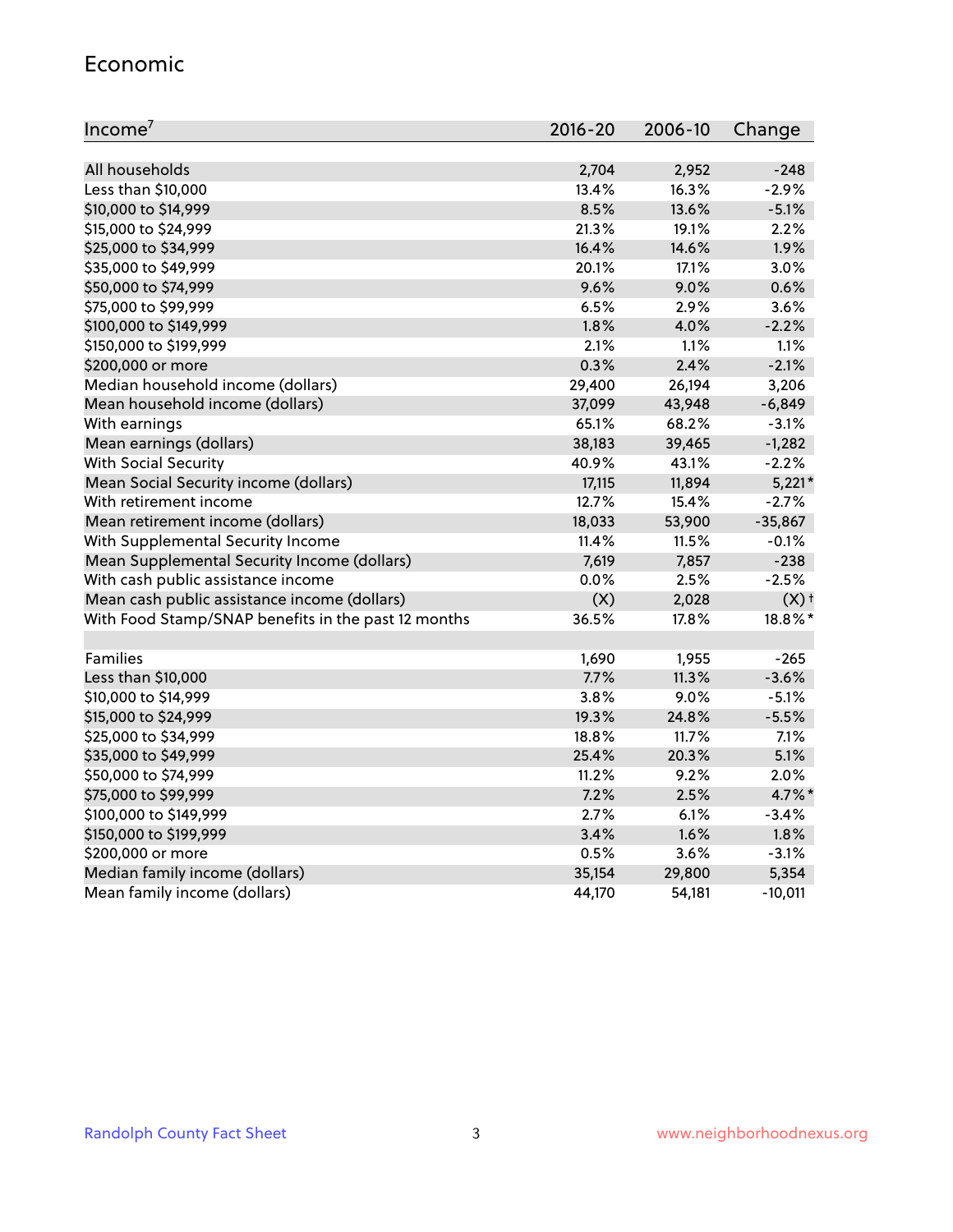### Economic, continued...

| Income, continued <sup>8</sup>                           | 2016-20 | 2006-10 | Change             |
|----------------------------------------------------------|---------|---------|--------------------|
|                                                          |         |         |                    |
| Nonfamily households                                     | 1,014   | 997     | 17                 |
| Median nonfamily income (dollars)                        | 17,099  | 15,938  | 1,161              |
| Mean nonfamily income (dollars)                          | 23,919  | 23,782  | 137                |
| Median earnings for workers (dollars)                    | 22,315  | 16,944  | $5,371*$           |
| Median earnings for male full-time, year-round workers   | 37,135  | 21,313  | 15,822*            |
| (dollars)                                                |         |         |                    |
| Median earnings for female full-time, year-round workers | 23,964  | 23,542  | 422                |
| (dollars)                                                |         |         |                    |
| Per capita income (dollars)                              | 15,931  | 17,632  | $-1,701$           |
|                                                          |         |         |                    |
| Families and People Below Poverty Level <sup>9</sup>     | 2016-20 | 2006-10 | Change             |
|                                                          |         |         |                    |
| <b>All families</b>                                      | 22.8%   | 23.7%   | $-0.9%$            |
| With related children under 18 years                     | 36.6%   | 48.7%   | $-12.0%$           |
| With related children under 5 years only                 | 37.5%   | 0.0%    | 37.5%              |
| Married couple families                                  | 2.5%    | 19.2%   | $-16.6%$ *         |
| With related children under 18 years                     | 3.4%    | 37.2%   | $-33.8%$ *         |
| With related children under 5 years only                 | (X)     | 0.0%    | (X)                |
| Families with female householder, no husband present     | 40.5%   | 34.7%   | 5.8%               |
| With related children under 18 years                     | 55.1%   | 60.9%   | $-5.7%$            |
| With related children under 5 years only                 | 100.0%  | 0.0%    | 100.0%             |
|                                                          |         |         |                    |
| All people                                               | 29.7%   | 28.0%   | 1.7%               |
| Under 18 years                                           | 43.4%   | 53.2%   | $-9.8%$            |
| Related children under 18 years                          | 43.4%   | 53.2%   | $-9.8%$            |
| Related children under 5 years                           | 50.2%   | 44.8%   | 5.5%               |
| Related children 5 to 17 years                           | 41.3%   | 55.6%   | $-14.4%$           |
| 18 years and over                                        | 24.9%   | 20.9%   | 4.0%               |
| 18 to 64 years                                           | 24.7%   | 22.3%   | 2.4%               |
| 65 years and over                                        | 25.3%   | 16.3%   | 9.0%               |
| People in families                                       | 27.5%   | 27.2%   | 0.3%               |
| Unrelated individuals 15 years and over                  | 39.4%   | 32.7%   | 6.7%               |
| Non-Hispanic white people                                | 12.7%   | 9.1%    | 3.6%               |
| Black or African-American people                         | 38.5%   | 39.7%   | $-1.2%$            |
| Asian people                                             | 100.0%  | 100.0%  | 0.0%               |
| Hispanic or Latino people                                | 1.3%    | (X)     | $(X)$ <sup>+</sup> |
|                                                          |         |         |                    |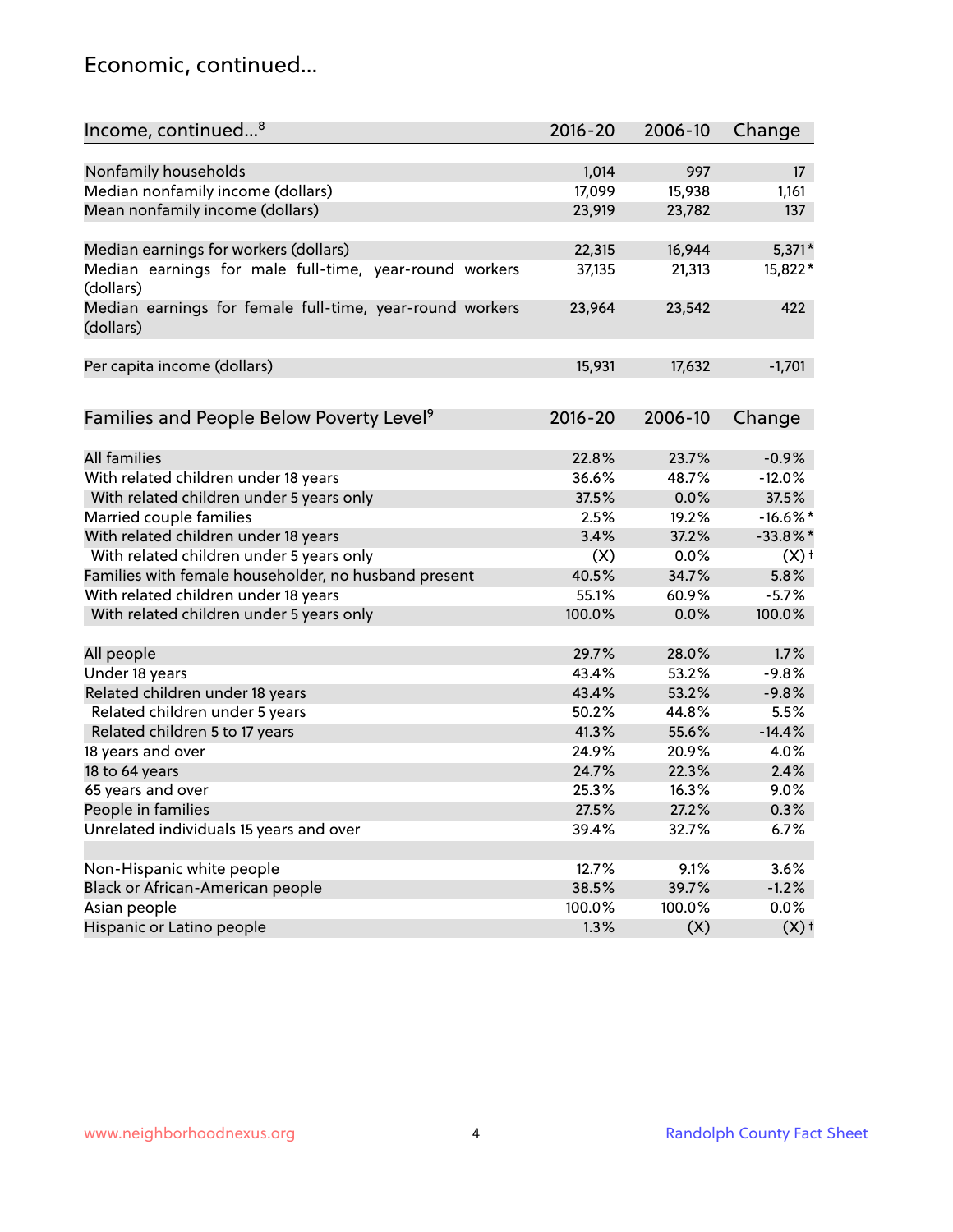# Employment

| Employment Status <sup>10</sup>                                                               | 2010        | 2020    | Change   |
|-----------------------------------------------------------------------------------------------|-------------|---------|----------|
| In Labor Force                                                                                | 2,490       | 2,979   | 2,979    |
| <b>Unemployment Rate</b>                                                                      | 5.9%        | 12.2%   | $-6.3%$  |
| Industry <sup>11</sup>                                                                        | $2016 - 20$ | 2006-10 | Change   |
|                                                                                               |             |         |          |
| Civilian employed population 16 years and over                                                | 2,425       | 2,713   | $-288$   |
| Agriculture, forestry, fishing and hunting, and mining                                        | 7.9%        | 8.2%    | $-0.3%$  |
| Construction                                                                                  | 4.4%        | 4.1%    | 0.3%     |
| Manufacturing                                                                                 | 20.0%       | 16.3%   | 3.7%     |
| Wholesale trade                                                                               | 1.0%        | 2.3%    | $-1.3%$  |
| Retail trade                                                                                  | 14.8%       | 3.3%    | 11.5%*   |
| Transportation and warehousing, and utilities                                                 | 8.3%        | 5.8%    | 2.5%     |
| Information                                                                                   | 0.2%        | 0.9%    | $-0.6%$  |
| Finance and insurance, and real estate and rental and leasing                                 | 0.9%        | 6.1%    | $-5.1%$  |
| Professional, scientific, and management, and administrative<br>and waste management services | 3.7%        | 1.7%    | 2.0%     |
| Educational services, and health care and social assistance                                   | 18.6%       | 31.3%   | $-12.7%$ |
| Arts, entertainment, and recreation, and accommodation and<br>food services                   | 3.2%        | 5.1%    | $-1.9%$  |
| Other services, except public administration                                                  | 4.4%        | 2.9%    | 1.5%     |
| <b>Public administration</b>                                                                  | 12.4%       | 12.0%   | 0.4%     |
| Occupation <sup>12</sup>                                                                      | $2016 - 20$ | 2006-10 | Change   |
|                                                                                               |             |         |          |
| Civilian employed population 16 years and over                                                | 2,425       | 2,713   | $-288$   |
| Management, business, science, and arts occupations                                           | 19.3%       | 21.6%   | $-2.3%$  |
| Service occupations                                                                           | 27.1%       | 23.0%   | 4.1%     |
| Sales and office occupations                                                                  | 18.5%       | 21.2%   | $-2.8%$  |
| Natural<br>resources,<br>construction,<br>and<br>maintenance<br>occupations                   | 7.6%        | 11.4%   | $-3.8%$  |
| Production, transportation, and material moving occupations                                   | 27.5%       | 22.7%   | 4.8%     |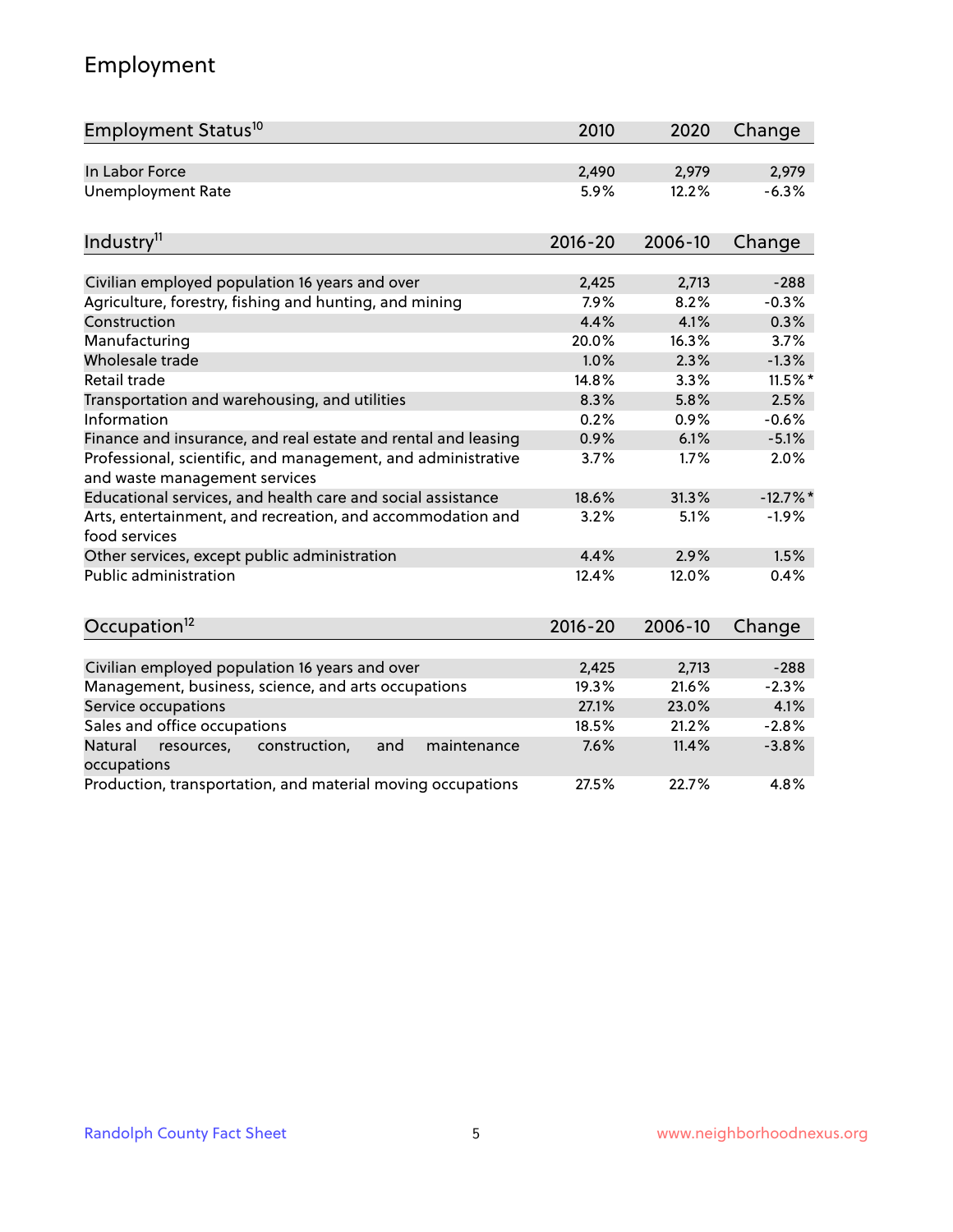# Employment, continued...

| Class of Worker <sup>13</sup>                          | $2016 - 20$ | 2006-10 | Change   |
|--------------------------------------------------------|-------------|---------|----------|
| Civilian employed population 16 years and over         | 2,425       | 2,713   | $-288$   |
| Private wage and salary workers                        | 72.1%       | 72.6%   | $-0.5%$  |
| Government workers                                     | 23.8%       | 22.0%   | 1.8%     |
| Self-employed in own not incorporated business workers | 4.1%        | 5.4%    | $-1.3%$  |
| Unpaid family workers                                  | 0.0%        | 0.0%    | 0.0%     |
|                                                        |             |         |          |
| Job Flows <sup>14</sup>                                | 2019        | 2010    | Change   |
| Total Jobs in county                                   | 1,642       | 1,637   | 5        |
| Held by residents of county                            | 47.6%       | 61.6%   | $-14.1%$ |
| Held by non-residents of county                        | 52.4%       | 38.4%   | 14.1%    |
|                                                        |             |         |          |
| Jobs by Industry Sector <sup>15</sup>                  | 2019        | 2010    | Change   |
| Total Jobs in county                                   | 1,642       | 1,637   | 5        |
| Goods Producing sectors                                | 23.1%       | 24.9%   | $-1.8%$  |
| Trade, Transportation, and Utilities sectors           | 24.2%       | 15.7%   | 8.5%     |
| All Other Services sectors                             | 52.7%       | 59.4%   | $-6.7%$  |
|                                                        |             |         |          |
| Total Jobs in county held by county residents          | 781         | 1,009   | $-228$   |
| <b>Goods Producing sectors</b>                         | 22.5%       | 24.2%   | $-1.6%$  |
| Trade, Transportation, and Utilities sectors           | 18.7%       | 13.3%   | 5.4%     |
| All Other Services sectors                             | 58.8%       | 62.5%   | $-3.8%$  |
| Jobs by Earnings <sup>16</sup>                         | 2019        | 2010    | Change   |
|                                                        |             |         |          |
| Total Jobs in county                                   | 1,642       | 1,637   | 5        |
| Jobs with earnings \$1250/month or less                | 25.9%       | 28.5%   | $-2.6%$  |
| Jobs with earnings \$1251/month to \$3333/month        | 47.1%       | 52.1%   | $-5.0%$  |
| Jobs with earnings greater than \$3333/month           | 27.0%       | 19.4%   | 7.7%     |
|                                                        |             |         |          |
| Total Jobs in county held by county residents          | 781         | 1,009   | $-228$   |
| Jobs with earnings \$1250/month or less                | 27.7%       | 32.7%   | $-5.0%$  |
| Jobs with earnings \$1251/month to \$3333/month        | 50.2%       | 51.0%   | $-0.8\%$ |
| Jobs with earnings greater than \$3333/month           | 22.2%       | 16.3%   | 5.9%     |
| Jobs by Age of Worker <sup>17</sup>                    | 2019        | 2010    | Change   |
|                                                        |             |         |          |
| Total Jobs in county                                   | 1,642       | 1,637   | 5        |
| Jobs with workers age 29 or younger                    | 14.7%       | 14.1%   | 0.6%     |
| Jobs with workers age 30 to 54                         | 51.0%       | 59.8%   | $-8.8%$  |
| Jobs with workers age 55 or older                      | 34.2%       | 26.1%   | 8.1%     |
|                                                        |             |         |          |
| Total Jobs in county held by county residents          | 781         | 1,009   | $-228$   |
| Jobs with workers age 29 or younger                    | 14.1%       | 14.1%   | 0.0%     |
| Jobs with workers age 30 to 54                         | 47.4%       | 56.3%   | $-8.9%$  |
| Jobs with workers age 55 or older                      | 38.5%       | 29.6%   | 8.9%     |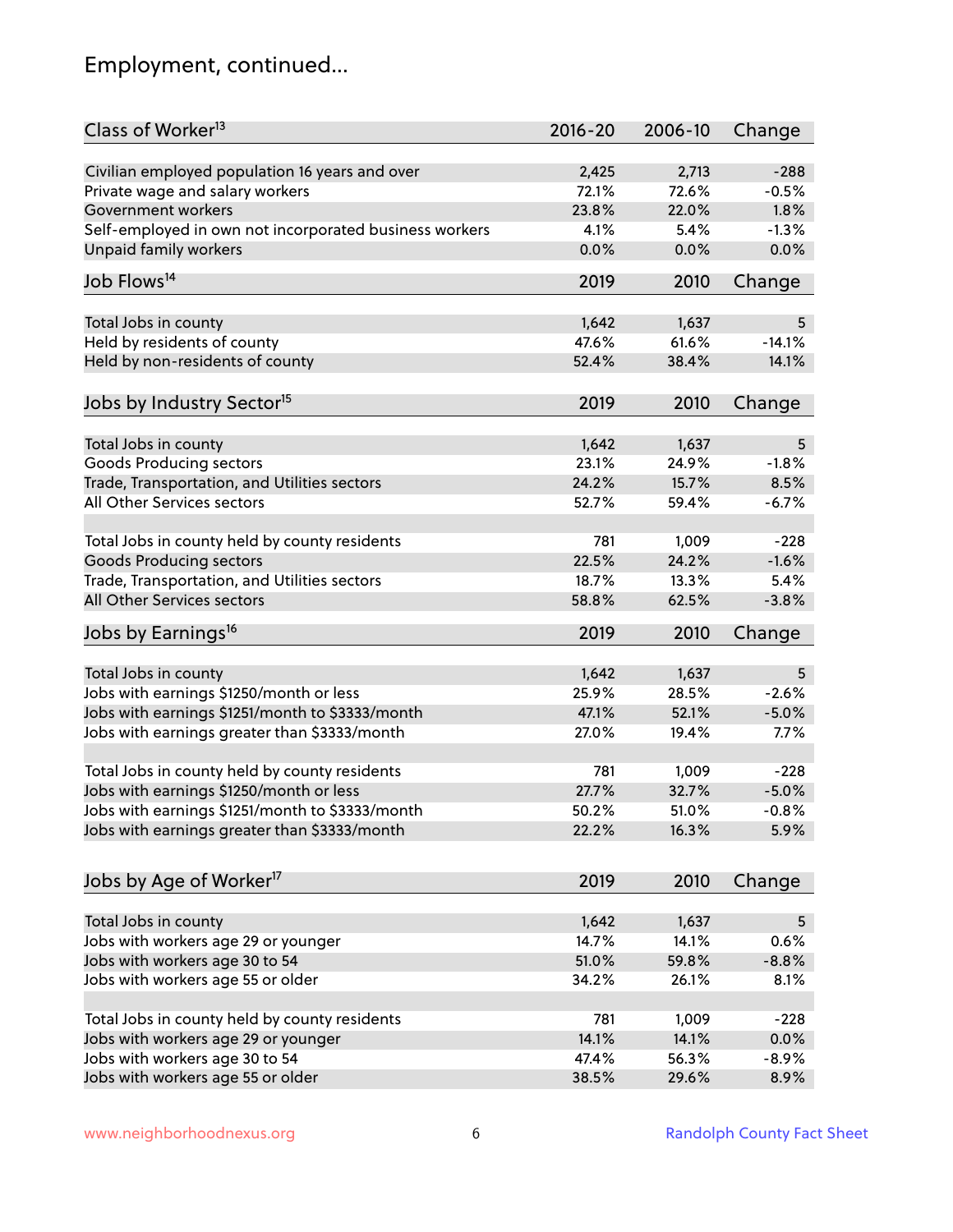#### Education

| Early Learning <sup>18</sup>                        |             |         | 2022    |
|-----------------------------------------------------|-------------|---------|---------|
| Licensed Capacity of Early Learning Centers         |             |         | 158     |
| Licenced capacity per 1,000 children ages 0-4       |             |         | 496.9   |
| School Enrollment <sup>19</sup>                     | 2022        | 2010    | Change  |
|                                                     |             |         |         |
| <b>Enrolled in Public School</b>                    | 715         | 1,323   | $-608$  |
| White                                               | 1.0%        | 7.4%    | $-6.4%$ |
| <b>Black or African-American</b>                    | 95.7%       | 90.0%   | 5.6%    |
| Asian                                               | 0.1%        | 0.0%    | 0.1%    |
| <b>Native American</b>                              | 0.0%        | 0.0%    | 0.0%    |
| Pacific Islander                                    | 0.0%        | 0.0%    | 0.0%    |
| <b>Biracial or Multi-Racial</b>                     | 2.0%        | 0.0%    | 2.0%    |
| Hispanic or Latino                                  | 1.3%        | 0.0%    | 1.3%    |
| Georgia Milestones: 3rd Grade Reading <sup>20</sup> |             |         | 2019    |
|                                                     |             |         |         |
| <b>Number of Students Tested</b>                    |             |         | 46      |
| Proficient or Distinguished                         |             |         | 23.9%   |
| Georgia Milestones: 8th Grade Math <sup>21</sup>    |             |         | 2019    |
| <b>Number of Students Tested</b>                    |             |         | 46      |
| Proficient or Distinguished                         |             |         | 15.2%   |
|                                                     |             |         |         |
| Graduation Rates <sup>22</sup>                      | 2021        | 2012    | Change  |
| Cohort                                              | 56          | 79      | $-23$   |
| <b>High School Graduation Rate</b>                  | 85.7%       | 49.4%   | 36.3%   |
| Educational Attainment <sup>23</sup>                | $2016 - 20$ | 2006-10 |         |
|                                                     |             |         | Change  |
| Population 25 years and over                        | 4,602       | 4,998   | $-396*$ |
| Less than 9th grade                                 | 10.0%       | 8.4%    | 1.6%    |
| 9th to 12th grade, no diploma                       | 16.0%       | 21.1%   | $-5.1%$ |
| High school graduate (includes equivalency)         | 32.9%       | 34.2%   | $-1.2%$ |
| Some college, no degree                             | 21.7%       | 15.9%   | 5.8%    |
| Associate's degree                                  | 7.1%        | 7.2%    | $-0.1%$ |
| Bachelor's degree                                   | 8.9%        | 6.9%    | 2.0%    |
| Graduate or professional degree                     | 3.4%        | 6.2%    | $-2.8%$ |
|                                                     |             |         |         |
| Percent high school graduate or higher              | 74.0%       | 70.4%   | 3.6%    |
| Percent bachelor's degree or higher                 | 12.3%       | 13.1%   | $-0.8%$ |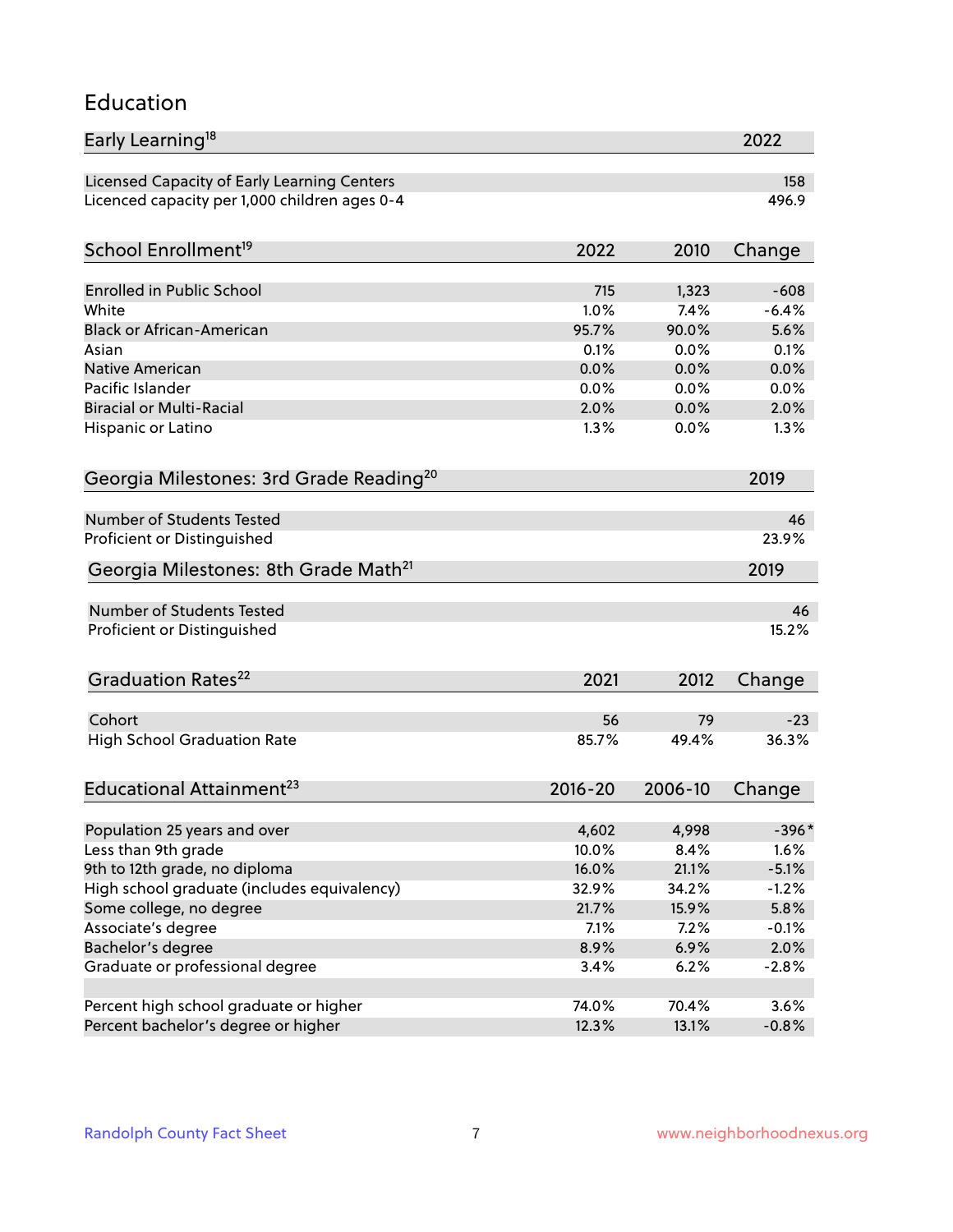### Housing

| Households by Type <sup>24</sup>                     | 2016-20       | 2006-10       | Change       |
|------------------------------------------------------|---------------|---------------|--------------|
|                                                      |               |               |              |
| <b>Total households</b>                              | 2,704         | 2,952         | $-248$       |
| Family households (families)                         | 62.5%         | 66.2%         | $-3.7%$      |
| With own children under 18 years                     | 24.0%         | 18.0%         | 6.0%         |
| Married-couple family                                | 27.7%         | 36.0%         | $-8.4%$      |
| With own children of the householder under 18 years  | 6.9%          | 7.9%          | $-1.0%$      |
| Male householder, no wife present, family            | 9.4%          | 4.8%          | 4.6%         |
| With own children of the householder under 18 years  | 4.7%          | 0.2%          | 4.5%*        |
| Female householder, no husband present, family       | 25.5%         | 25.4%         | 0.1%         |
| With own children of the householder under 18 years  | 12.4%         | 9.9%          | 2.5%         |
| Nonfamily households                                 | 37.5%         | 33.8%         | 3.7%         |
| Householder living alone                             | 33.4%         | 32.3%         | 1.1%         |
| 65 years and over                                    | 17.0%         | 11.9%         | 5.2%         |
|                                                      |               |               |              |
| Households with one or more people under 18 years    | 32.6%         | 24.4%         | 8.2%         |
| Households with one or more people 65 years and over | 41.1%         | 34.6%         | $6.5%$ *     |
|                                                      |               |               |              |
| Average household size                               | 2.48          | 2.50          | $-0.02$      |
| Average family size                                  | 3.20          | 3.17          | 0.03         |
|                                                      |               |               |              |
| Housing Occupancy <sup>25</sup>                      | 2016-20       | 2006-10       | Change       |
|                                                      |               |               |              |
| Total housing units                                  | 3,821         | 4,014         | $-193*$      |
| Occupied housing units                               | 70.8%         | 73.5%         | $-2.8%$      |
| Vacant housing units                                 | 29.2%         | 26.5%         | 2.8%         |
|                                                      |               |               |              |
| Homeowner vacancy rate                               | 4.8           | 3.0           | 1.8          |
| Rental vacancy rate                                  | 4.1           | 4.4           | $-0.3$       |
|                                                      |               |               |              |
| Units in Structure <sup>26</sup>                     | $2016 - 20$   | 2006-10       |              |
|                                                      |               |               | Change       |
| Total housing units                                  | 3,821         | 4,014         | $-193*$      |
| 1-unit, detached                                     | 59.6%         | 75.9%         | $-16.2%$ *   |
| 1-unit, attached                                     | 1.3%          | 1.1%          | 0.2%         |
| 2 units                                              | 6.0%          | 3.3%          | 2.7%         |
| 3 or 4 units                                         | 1.0%          | 0.0%          | 1.0%         |
| 5 to 9 units                                         | 5.1%          | 0.7%          | 4.4%*        |
| 10 to 19 units                                       | 2.1%          | 0.3%          |              |
|                                                      |               |               | $1.8\%$ *    |
| 20 or more units<br>Mobile home                      | 3.2%<br>21.6% | 0.0%<br>18.6% | 3.2%<br>3.0% |
| Boat, RV, van, etc.                                  | 0.0%          | 0.0%          | $0.0\%$      |
|                                                      |               |               |              |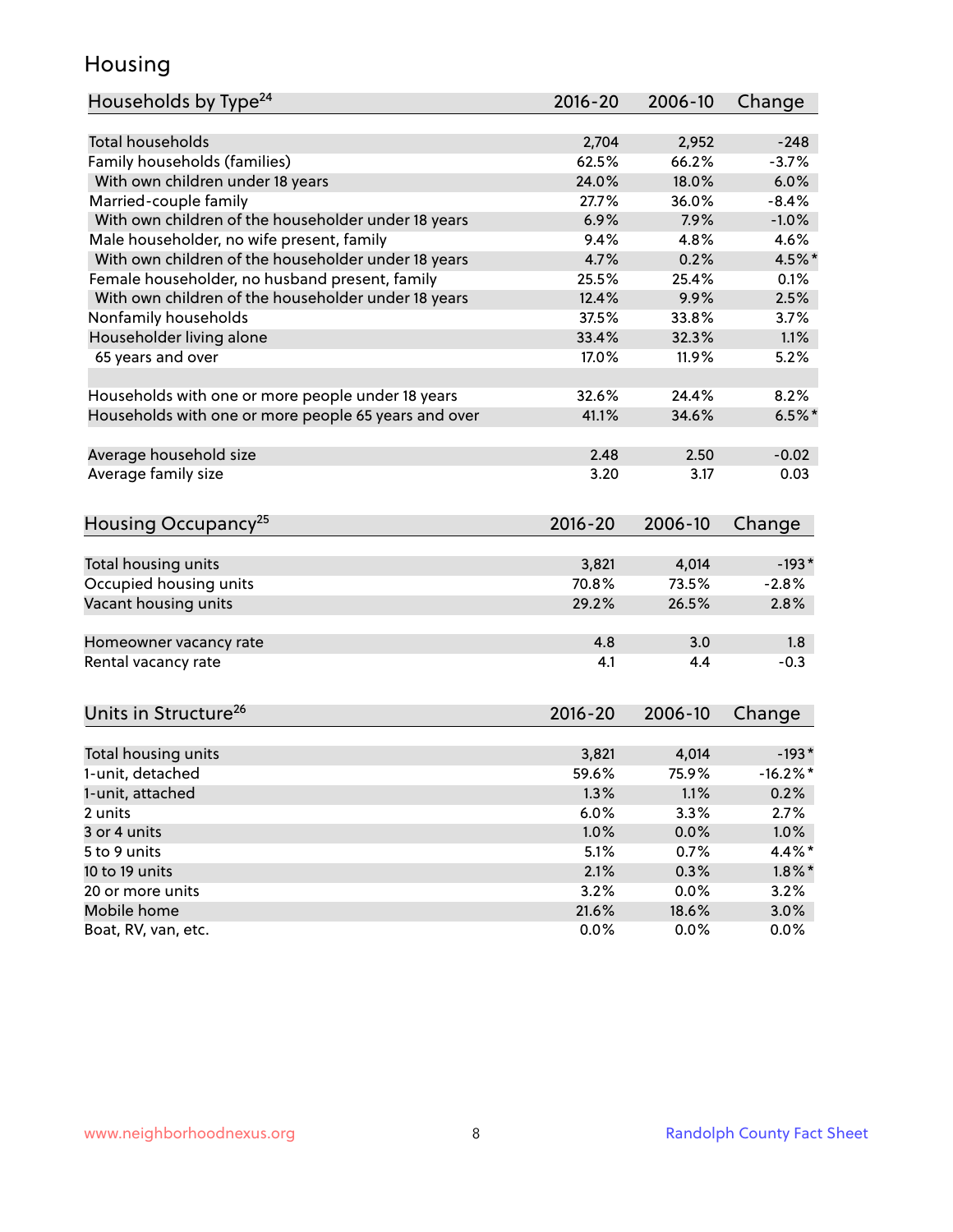# Housing, Continued...

| Year Structure Built <sup>27</sup>               | 2016-20        | 2006-10      | Change                |
|--------------------------------------------------|----------------|--------------|-----------------------|
| Total housing units                              | 3,821          | 4,014        | $-193*$               |
| Built 2014 or later                              | 0.6%           | (X)          | (X)                   |
| Built 2010 to 2013                               | 1.9%           | (X)          | (X)                   |
| Built 2000 to 2009                               | 4.7%           | 4.9%         | $-0.1%$               |
| Built 1990 to 1999                               | 28.0%          | 7.9%         | 20.0%*                |
| Built 1980 to 1989                               | 18.3%          | 14.7%        | 3.6%                  |
| Built 1970 to 1979                               | 12.0%          | 22.5%        | $-10.6\%$ *           |
| Built 1960 to 1969                               | 9.9%           | 10.7%        | $-0.7%$               |
| Built 1950 to 1959                               | 6.3%           | 18.8%        | $-12.5%$              |
| Built 1940 to 1949                               | 1.4%           | 9.8%         | $-8.4\%$ *            |
| Built 1939 or earlier                            | 16.9%          | 10.7%        | $6.1\%$ *             |
| Housing Tenure <sup>28</sup>                     | $2016 - 20$    | 2006-10      | Change                |
|                                                  |                | 2,952        |                       |
| Occupied housing units<br>Owner-occupied         | 2,704<br>50.0% | 65.0%        | $-248$<br>$-15.1\%$ * |
| Renter-occupied                                  | 50.0%          | 35.0%        | 15.1%*                |
|                                                  |                |              |                       |
| Average household size of owner-occupied unit    | 2.34           | 2.51         | $-0.17*$              |
| Average household size of renter-occupied unit   | 2.62           | 2.48         | 0.14                  |
| Residence 1 Year Ago <sup>29</sup>               | $2016 - 20$    | 2006-10      | Change                |
| Population 1 year and over                       | 6,861          | 7,604        | $-743*$               |
| Same house                                       | 87.9%          | 88.3%        | $-0.5%$               |
| Different house in the U.S.                      | 12.1%          | 11.7%        | 0.4%                  |
| Same county                                      | 8.9%           | 4.9%         | 4.0%                  |
| Different county                                 | 3.2%           | 6.8%         | $-3.6%$               |
| Same state                                       | 2.3%           | 5.7%         | $-3.4%$               |
| Different state                                  | 0.9%           | 1.1%         | $-0.2%$               |
| Abroad                                           | 0.1%           | 0.0%         | 0.1%                  |
| Value of Housing Unit <sup>30</sup>              | $2016 - 20$    | 2006-10      | Change                |
|                                                  |                |              |                       |
| Owner-occupied units                             | 1,351          | 1,920        | $-569*$               |
| Less than \$50,000                               | 18.2%          | 38.0%        | $-19.8\%$ *           |
| \$50,000 to \$99,999                             | 46.0%          | 42.2%        | 3.7%                  |
| \$100,000 to \$149,999                           | 12.6%          | 7.1%         | 5.4%                  |
| \$150,000 to \$199,999                           | 10.1%<br>5.6%  | 6.4%<br>1.3% | 3.7%<br>4.3%          |
| \$200,000 to \$299,999<br>\$300,000 to \$499,999 |                |              |                       |
|                                                  | 0.7%<br>3.1%   | 2.0%<br>0.3% | $-1.4%$               |
| \$500,000 to \$999,999                           | 3.8%           | 2.6%         | 2.8%<br>1.2%          |
| \$1,000,000 or more<br>Median (dollars)          | 76,100         | 64,300       | 11,800*               |
|                                                  |                |              |                       |
| Mortgage Status <sup>31</sup>                    | $2016 - 20$    | 2006-10      | Change                |
| Owner-occupied units                             | 1,351          | 1,920        | $-569*$               |
| Housing units with a mortgage                    | 37.5%          | 37.3%        | 0.1%                  |
| Housing units without a mortgage                 | 62.5%          | 62.7%        | $-0.1%$               |
|                                                  |                |              |                       |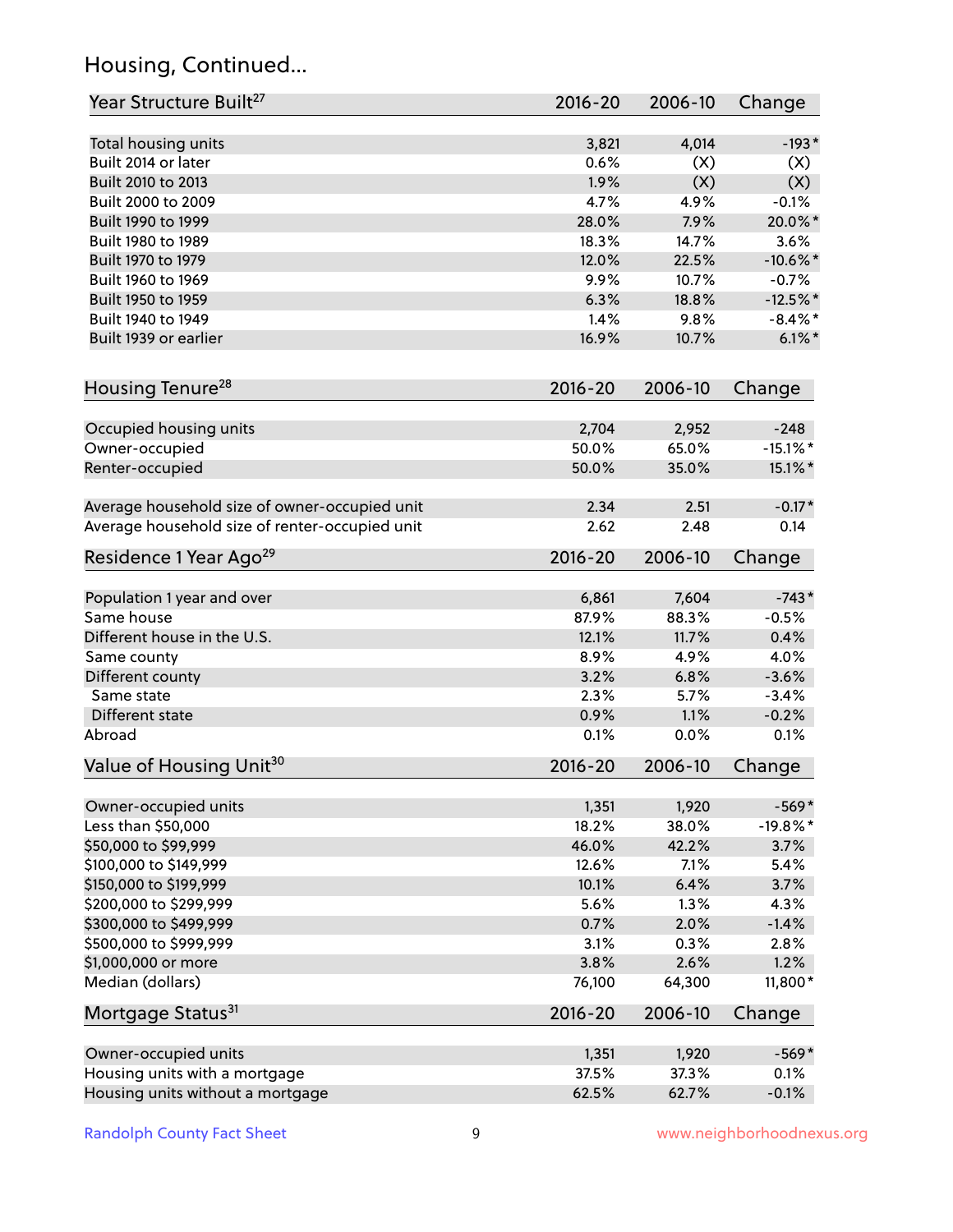# Housing, Continued...

| Selected Monthly Owner Costs <sup>32</sup>                                            | 2016-20     | 2006-10 | Change      |
|---------------------------------------------------------------------------------------|-------------|---------|-------------|
| Housing units with a mortgage                                                         | 506         | 717     | $-211$      |
| Less than \$300                                                                       | 0.0%        | 2.9%    | $-2.9%$     |
| \$300 to \$499                                                                        | 4.2%        | 13.2%   | $-9.1%$     |
| \$500 to \$999                                                                        | 54.7%       | 66.9%   | $-12.2%$    |
| \$1,000 to \$1,499                                                                    | 32.0%       | 13.8%   | 18.2%*      |
| \$1,500 to \$1,999                                                                    | 5.7%        | 3.1%    | 2.7%        |
| \$2,000 to \$2,999                                                                    | 3.4%        | 0.0%    | 3.4%        |
| \$3,000 or more                                                                       | 0.0%        | 0.0%    | $0.0\%$     |
| Median (dollars)                                                                      | 930         | 688     | $242*$      |
|                                                                                       |             |         |             |
| Housing units without a mortgage                                                      | 845         | 1,203   | $-358*$     |
| Less than \$150                                                                       | 2.7%        | 11.3%   | $-8.6%$     |
| \$150 to \$249                                                                        | 12.7%       | 28.3%   | $-15.7\%$ * |
| \$250 to \$349                                                                        | 28.3%       | 27.5%   | 0.8%        |
| \$350 to \$499                                                                        | 24.9%       | 23.1%   | 1.7%        |
| \$500 to \$699                                                                        | 23.2%       | 6.5%    | 16.7%*      |
| \$700 or more                                                                         | 8.3%        | 3.2%    | 5.0%        |
| Median (dollars)                                                                      | 379         | 287     | $92*$       |
| Selected Monthly Owner Costs as a Percentage of<br>Household Income <sup>33</sup>     | $2016 - 20$ | 2006-10 | Change      |
| Housing units with a mortgage (excluding units where<br>SMOCAPI cannot be computed)   | 491         | 717     | $-226$      |
| Less than 20.0 percent                                                                | 33.0%       | 46.2%   | $-13.2%$    |
| 20.0 to 24.9 percent                                                                  | 10.8%       | 14.5%   | $-3.7%$     |
| 25.0 to 29.9 percent                                                                  | 10.8%       | 12.0%   | $-1.2%$     |
| 30.0 to 34.9 percent                                                                  | 7.3%        | 5.6%    | 1.8%        |
| 35.0 percent or more                                                                  | 38.1%       | 21.8%   | $16.3\%$ *  |
| Not computed                                                                          | 15          | 0       | 15          |
| Housing unit without a mortgage (excluding units where<br>SMOCAPI cannot be computed) | 845         | 1,194   | $-349$      |
| Less than 10.0 percent                                                                | 30.4%       | 40.2%   | $-9.8%$     |
| 10.0 to 14.9 percent                                                                  | 28.0%       | 12.7%   | 15.3%*      |
| 15.0 to 19.9 percent                                                                  | 10.1%       | 10.5%   | $-0.4%$     |
| 20.0 to 24.9 percent                                                                  | 11.2%       | 17.4%   | $-6.2%$     |
| 25.0 to 29.9 percent                                                                  | 4.1%        | 2.4%    | 1.7%        |
| 30.0 to 34.9 percent                                                                  | 6.4%        | 3.9%    | 2.5%        |
| 35.0 percent or more                                                                  | 9.7%        | 12.9%   | $-3.2%$     |
| Not computed                                                                          | $\pmb{0}$   | 9       | $-9$        |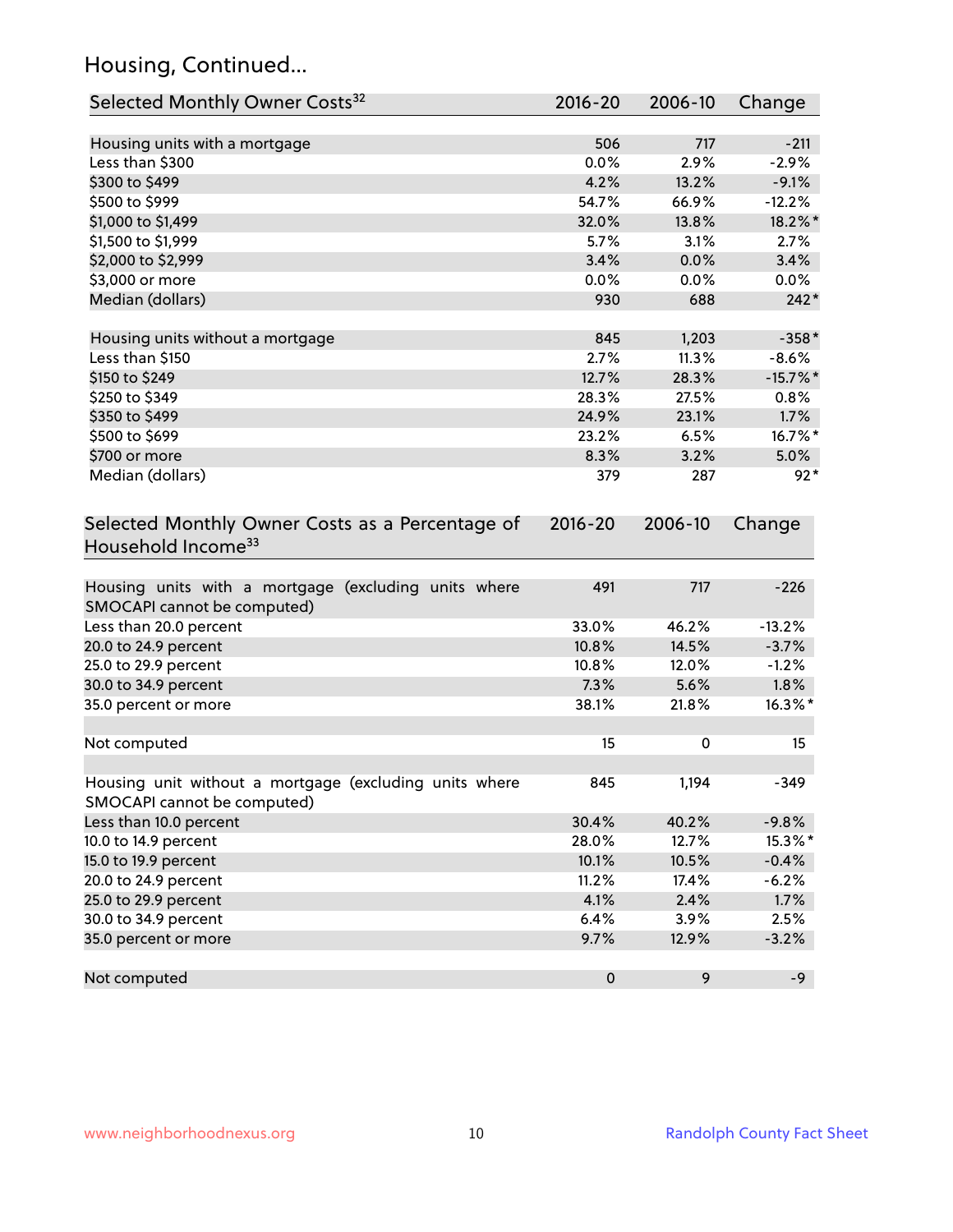### Housing, Continued...

| Gross Rent <sup>34</sup>                                                       | 2016-20     | 2006-10 | Change     |
|--------------------------------------------------------------------------------|-------------|---------|------------|
|                                                                                |             |         |            |
| Occupied units paying rent                                                     | 1,161       | 851     | $310*$     |
| Less than \$200                                                                | 12.7%       | 4.9%    | $7.8\%$    |
| \$200 to \$499                                                                 | 22.9%       | 64.4%   | $-41.5%$ * |
| \$500 to \$749                                                                 | 46.2%       | 18.0%   | 28.2%*     |
| \$750 to \$999                                                                 | 9.2%        | 12.7%   | $-3.5%$    |
| \$1,000 to \$1,499                                                             | 8.4%        | 0.0%    | 8.4%       |
| \$1,500 to \$1,999                                                             | 0.6%        | $0.0\%$ | 0.6%       |
| \$2,000 or more                                                                | $0.0\%$     | $0.0\%$ | $0.0\%$    |
| Median (dollars)                                                               | 570         | 438     | $132*$     |
| No rent paid                                                                   | 192         | 181     | 11         |
| Gross Rent as a Percentage of Household Income <sup>35</sup>                   | $2016 - 20$ | 2006-10 | Change     |
| Occupied units paying rent (excluding units where GRAPI<br>cannot be computed) | 1,145       | 795     | 350*       |
| Less than 15.0 percent                                                         | 6.5%        | 11.2%   | $-4.7%$    |
| 15.0 to 19.9 percent                                                           | 18.0%       | 7.3%    | 10.7%*     |
| 20.0 to 24.9 percent                                                           | 11.8%       | 8.2%    | 3.6%       |
| 25.0 to 29.9 percent                                                           | 13.5%       | 10.2%   | 3.3%       |

| 25.0 to 29.9 percent | 13.5% | $10.2\%$ | 3.3%     |
|----------------------|-------|----------|----------|
| 30.0 to 34.9 percent | 12.5% | $9.9\%$  | 2.6%     |
| 35.0 percent or more | 37.7% | 53.2%    | $-15.5%$ |
|                      |       |          |          |
| Not computed         | 208   | 237      | $-29$    |
|                      |       |          |          |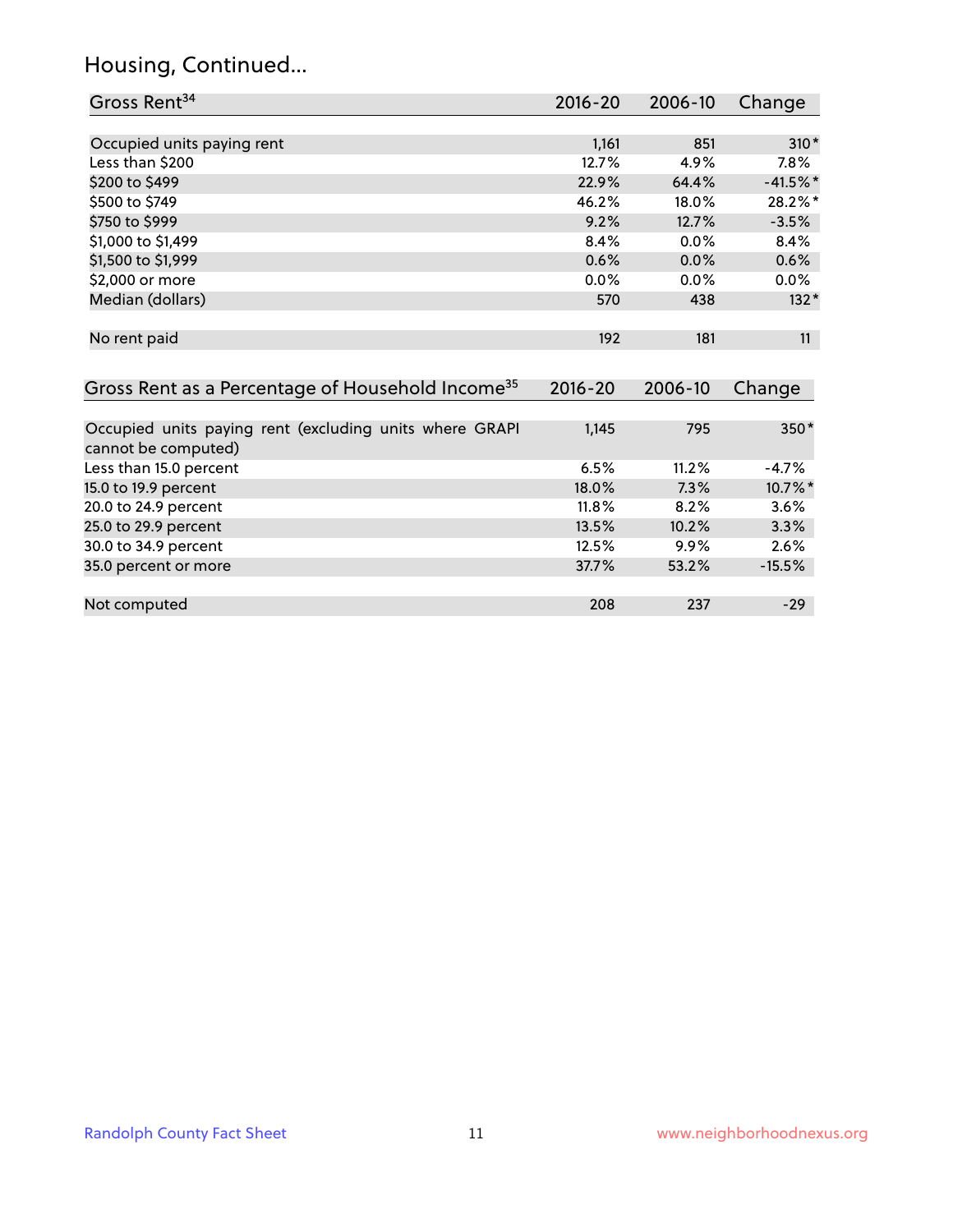# Community Involvement

| Voter Registration and Turnout <sup>36</sup> | 2020  |
|----------------------------------------------|-------|
|                                              |       |
| Active registered voters                     | 4.312 |
| Number voted in Presidential election        | 3.072 |
| Percent voted in Presidential election       | 71.2% |

## Transportation

| Commuting to Work <sup>37</sup>           | 2016-20     | 2006-10 | Change    |
|-------------------------------------------|-------------|---------|-----------|
|                                           |             |         |           |
| Workers 16 years and over                 | 2,387       | 2,742   | $-355$    |
| Car, truck, or van - drove alone          | 65.8%       | 75.7%   | $-9.9%$ * |
| Car, truck, or van - carpooled            | 22.0%       | 15.4%   | 6.6%      |
| Public transportation (excluding taxicab) | 0.6%        | $0.0\%$ | 0.6%      |
| Walked                                    | 4.8%        | 3.3%    | 1.5%      |
| Other means                               | 3.5%        | 2.7%    | $0.8\%$   |
| Worked at home                            | 3.2%        | 2.9%    | 0.3%      |
| Mean travel time to work (minutes)        | 26.6        | 18.9    | $7.7*$    |
|                                           |             |         |           |
| Vehicles Available <sup>38</sup>          | $2016 - 20$ | 2006-10 | Change    |
| Occupied housing units                    | 2,704       | 2,952   | $-248$    |
| No vehicles available                     | 18.5%       | 14.7%   | 3.8%      |
| 1 vehicle available                       | 37.3%       | 39.1%   | $-1.8%$   |
| 2 vehicles available                      | 26.1%       | 28.2%   | $-2.1%$   |
| 3 or more vehicles available              | 18.1%       | 18.1%   | $0.0\%$   |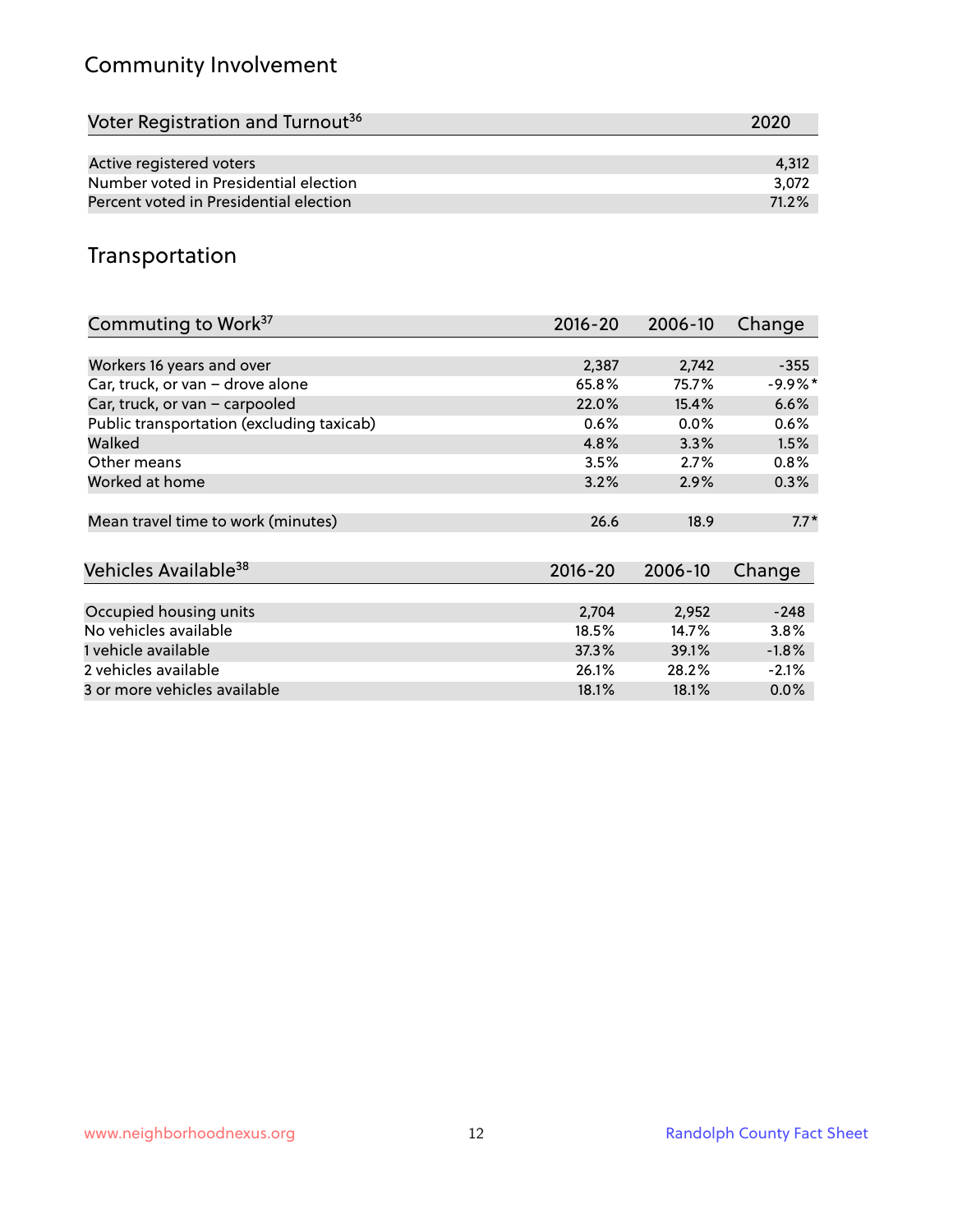#### Health

| Health Insurance coverage <sup>39</sup> | 2016-20 |
|-----------------------------------------|---------|
|-----------------------------------------|---------|

| Civilian Noninstitutionalized Population                | 6,777 |
|---------------------------------------------------------|-------|
| With health insurance coverage                          | 87.9% |
| With private health insurance coverage                  | 37.9% |
| With public health coverage                             | 58.1% |
| No health insurance coverage                            | 12.1% |
| Civilian Noninstitutionalized Population Under 19 years | 1,948 |
| No health insurance coverage                            | 4.6%  |
| Civilian Noninstitutionalized Population 19 to 64 years | 3,356 |
| In labor force:                                         | 2,450 |
| Employed:                                               | 2,217 |
| With health insurance coverage                          | 84.0% |
| With private health insurance coverage                  | 21.9% |
| With public coverage                                    | 13.8% |
| No health insurance coverage                            | 16.0% |
| Unemployed:                                             | 233   |
| With health insurance coverage                          | 38.6% |
| With private health insurance coverage                  | 21.9% |
| With public coverage                                    | 16.7% |
| No health insurance coverage                            | 61.4% |
| Not in labor force:                                     | 906   |
| With health insurance coverage                          | 75.2% |
| With private health insurance coverage                  | 33.1% |
| With public coverage                                    | 46.7% |
| No health insurance coverage                            | 24.8% |

| <b>Health Factors</b>                                                                   | <b>Most Recent</b> |
|-----------------------------------------------------------------------------------------|--------------------|
|                                                                                         |                    |
| Premature Death (YPLL before age 75 per 100,000 population, age-adjusted) <sup>40</sup> | 12.536.6           |

| Premature Death (TPLL before age 75 per 100,000 population, age-adjusted). | 12,530.0 |
|----------------------------------------------------------------------------|----------|
| Average number of Physically Unhealthy Days <sup>41</sup>                  | 6.1      |
| Average number of Mentally Unhealthy Days <sup>42</sup>                    | 6.3      |
| Low Birthweight Births <sup>43</sup>                                       | 14.2%    |
| Diabetes Prevalence <sup>44</sup>                                          | 18.3%    |
| HIV Prevalence (per 100,000 population) <sup>45</sup>                      | 727.2    |
| Rate, Deduplicated ER Visits for Asthma, Ages 0-17 <sup>46</sup>           | 2.178.8  |